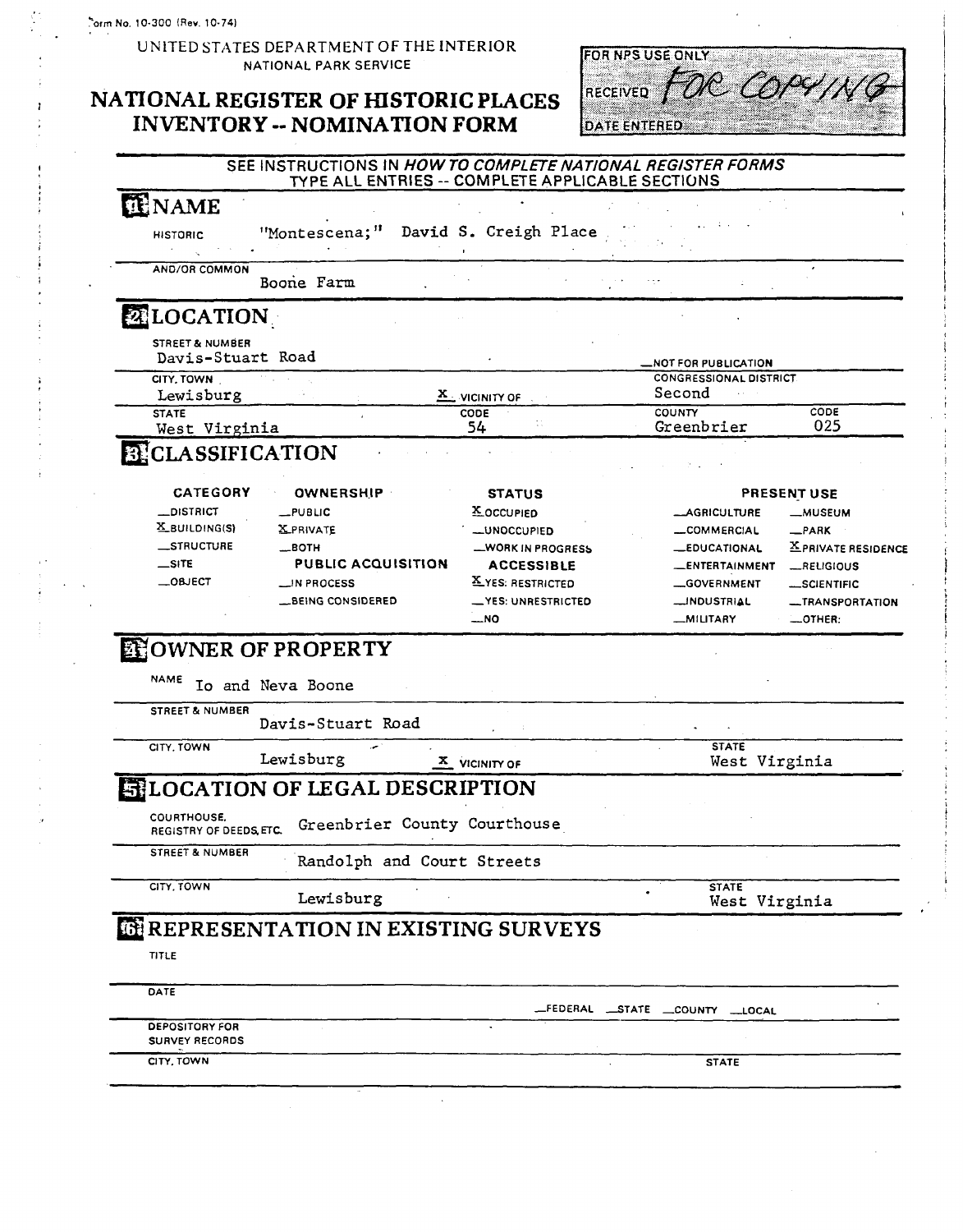## **a DESCRIPTION**

|                                                | <b>CONDITION</b>                                      | <b>CHECK ONE</b>              | <b>CHECK ONE</b>                                             |
|------------------------------------------------|-------------------------------------------------------|-------------------------------|--------------------------------------------------------------|
| <b>X_EXCELLENT</b><br>$\equiv$ GOOD<br>$-FAIR$ | _DETERIORATED<br>$\equiv$ RUINS<br><b>__UNEXPOSED</b> | _UNALTERED<br><b>XALTERED</b> | <b>MORIGINAL SITE</b><br>__MOVED<br><b>DATE_____________</b> |
|                                                |                                                       |                               |                                                              |

DESCRIBE THE PRESENT AND ORIGINAL (IF KNOWN) PHYSICAL APPEARANCE

"Montescena," or the David S. Creigh Place, was constructed in 1834 along the old Lewisburg-Ronceverte Road about two miles southwest of Lewisburg. Probably built by the highly regarded area brickmason, contractor and architect, John W. Dunn, the house is a high, two-and-one-half story structure with interesting exterior features. Constructed of brick, the front (east) has a typical arrangement of five openings on the first and second floors. Each has a central door (the first level door has an overlight) surrounded by two windows to the right and left. Originally, there was a Greek Revival portico on this elevation, but a wide Victorian veranda replaced it about 1900 and extended across the east and north sides. The present design of the facade was accomplished about 1925 when the veranda was removed and a deep, two-story porch supported by six large, wooden columns was built.'. **A** small, semi-circular balcony was put outside the second-story door.

The original section of"Montescend" has stepped gables on the north and south with two high chimneys projecting from either end. Windows on these elevations are unusually placed, for they are located within the space between the chimneys, two on both the first and second floors and one on the third. Windows here, as throughout the structure (except the dormers), have stone lintels and are 1/1 double hung. The front has Palladian windows in the two projecting dormers.

Until the early twentieth century the house consisted of four rooms on first and second floors and two rooms and a storage area on the third. Then a two-story addition was made to the rear, increasing the number of rooms by six. The style of the addition is completely in keeping with the original, and it complements the overall fineness of the building. When the Victorian veranda was removed in 1925, it was decided that the area where the new section began on the north side should be improved by the construction of a two-story porch. This projects from the back of the north side of the original and continues flush with the walls in the new section.

Interior woodwork is bold and matches the mood of the large, high-ceilinged rooms. Some of the fireplaces now have handsome Victorian mantels with mirrors above, but the originals were massive, hand-carved versions. Of greatest interest of the farmhouse's several dependencies is the small, wooden unit to the northeast of the main house. This has a root cellar and may have been used at sometime as an outside kitchen.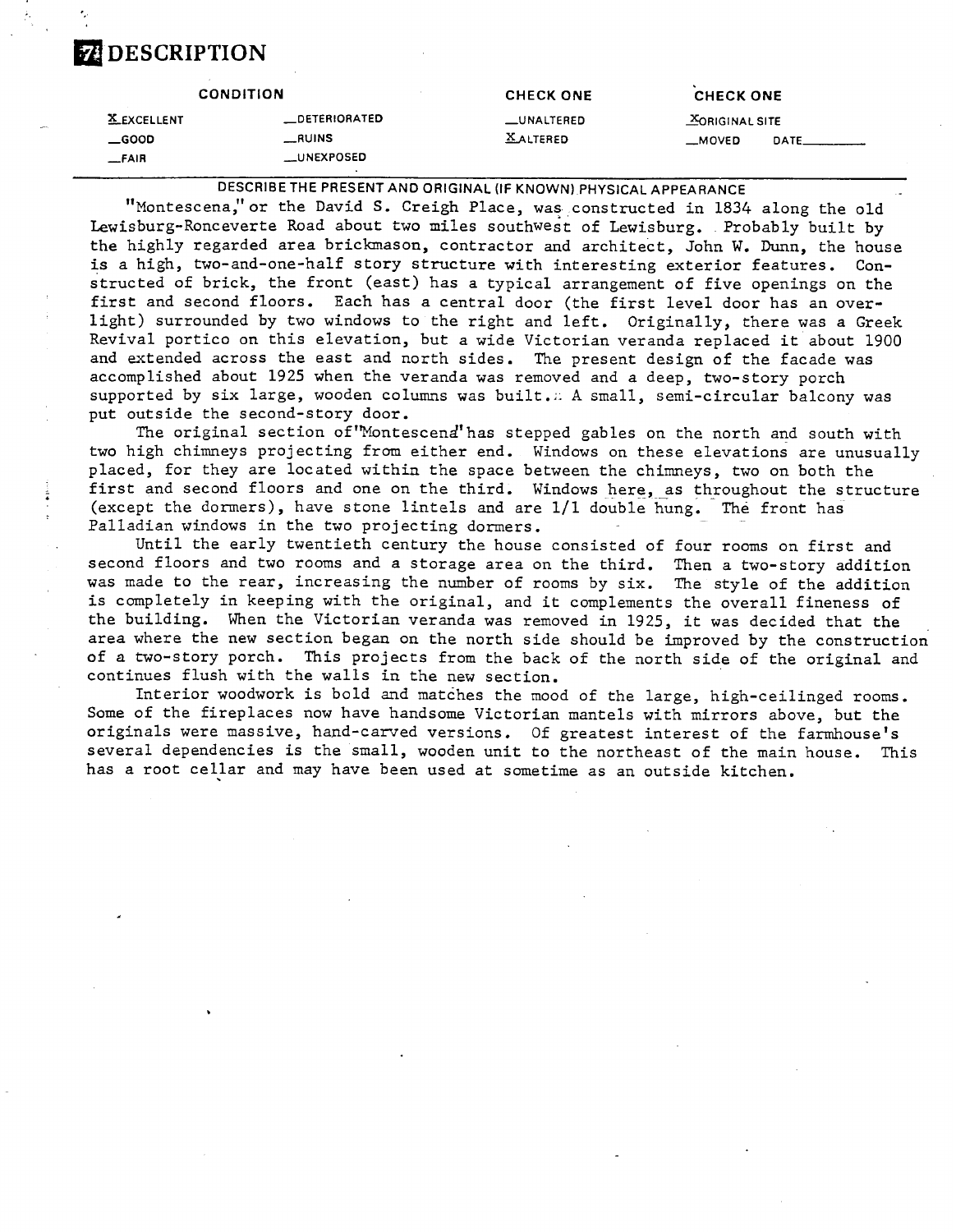# **a** SIGNIFICANCE

| <b>PERIOD</b>                       |                                                        | AREAS OF SIGNIFICANCE -- CHECK AND JUSTIFY BELOW |                                             |                                |
|-------------------------------------|--------------------------------------------------------|--------------------------------------------------|---------------------------------------------|--------------------------------|
| <b>_PREHISTORIC</b><br>$-1400.1499$ | <b>_ARCHEOLOGY-PREHISTORIC</b><br>_ARCHEOLOGY-HISTORIC | COMMUNITY PLANNING<br>$\equiv$ CONSERVATION      | <b>LANDSCAPE ARCHITECTURE</b><br><b>LAW</b> | RELIGION<br>_SCIENCE           |
| $-1500-1599$                        | <b>LAGRICULTURE</b>                                    | _ECONOMICS                                       | _LITERATURE                                 | <b>SCULPTURE</b>               |
| $-1600.1699$                        | <b>XARCHITECTURE</b>                                   | $EDUCA$ $TION$                                   | <b>X_MILITARY</b>                           | _SOCIAL/HUMANITARIAN           |
| $-1700-1799$<br>X1800-1899          | $\_$ ART<br>COMMERCE                                   | <b>LENGINEERING</b><br>LEXPLORATION/SETTLEMENT   | $-$ wusic<br><b>_PHILOSOPHY</b>             | $-$ THEATER<br>_TRANSPORTATION |
| $-1900-$                            | COMMUNICATIONS                                         | <b>MDUSTRY</b><br><b>LINVENTION</b>              | _POLITICS/GOVERNMENT                        | OTHER (SPECIFY)                |
|                                     |                                                        |                                                  |                                             |                                |

#### STATEMENT OF SIGNIFICANCE

"Montescena," or the David S. Creigh Place, is a large and well-proportioned brick structure with many Greek Revival details (loosely interpreted) and other outstanding architectural features. Built in 1834 for David S. Creigh, the site is most remembered for the death of a Union soldier in 1863 and the tragic implications which led to the hanging of its owner by Federal troops in June of 1864.

When first constructed, "Montescena" was a two-and-a-half story house, rectangular in shape and consisting of four rooms on the first and second floors and two rooms (plus storage areas) in the upper level. Wall surfaces were rather smooth, having no re-entrant angles, and the roof was of a moderate pitch between stepped gables which housed two chimneys each. All windows and doors were trabeated with a rectangular overlight above the main entrance. Originally, there was a Greek Revival portico on the east elevation, but this has been changed twice. Presently, there is a two-story porch on the facade. The structure is larger now, having had an ell added to the rear, but its grandness is still apparent, prominently expressed in the two dormers with Palladian windows which grace the front.

David S. Creigh had his house built in 1834 along the old Lewisburg-Ronceverte Road about two miles southwest of Lewisburg. Creigh was a member of a prominent area family which had been associated with the mercantile business. David was himself a merchant until about 1833, when he married Emily Arbuckle (descendant of another noted Greenbrier line) and settled to a life devoted to agriculture. An honorable man in his community, he refused many offers to participate in public activity, only agreeing to serve as a magistrate and bank director. After 1857, David was also an elder of the Old Stone Presbyterian Church at Lewisburg.

Creigh, as so many others in this region, was of Southern sympathies during the Civil War. Above all, though, he was a man of compassion and helped Union and Confederate alike after the Battle of Lewisburg in 1862. There is a limit to anyone's tolerance, however, and David Creigh reached his on or about November 8, 1863. **A** Union soldier had entered the Creigh house and began pillaging and verbally abusing Mrs. Creigh. When David entered and found the man, a fight ensued and a gun accidentally fired as they struggled to the portico. The soldier was either killed in this manner or with an ax which one of Creigh's slaves urged him to use. At any rate, it was decided to get rid of the body without release of news, for a proper civil court trial could not be had, and the military atmosphere was not inviting.

Word of the incident apparently spread among neighboring slaves, and one informed Union soldiers at nearby Bunger's Mill. Creigh was arrested and transported there for "trial." Although his wife, two daughters and two friends, John W. Dunn-and Mrs. James Arbuckle, were taken there also, they were not permitted to speak in defense. A court martial was held on June 2, 1864. Creigh was adjudged guilty of murder and sentenced to hang.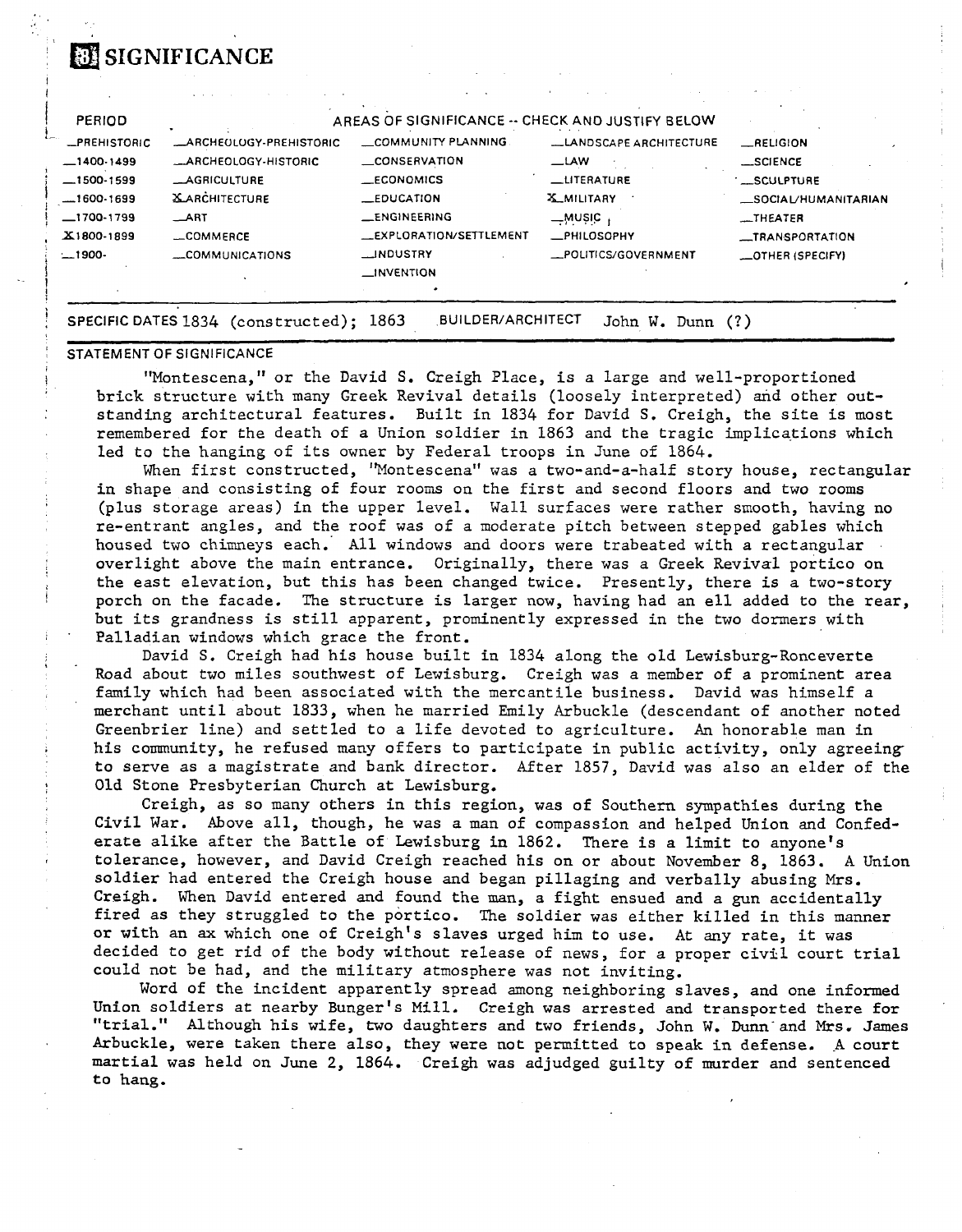#### UNITED STATES DEPARTMENT OF THE INTERIOR **NATIONAL** PARK SERVICE

## **NATIONAL REGISTER OF HISTORIC PLACES INVENTORY** -- **NOMINATION FORM**

| <b>FOR NPS USE ONLY</b> |  |  |  |  |
|-------------------------|--|--|--|--|
|                         |  |  |  |  |
| <b>IRECEIVED</b>        |  |  |  |  |
|                         |  |  |  |  |
| <b>DATE ENTERED</b>     |  |  |  |  |

**CONTI NUATION SHEET** ITEM NUMBER **PAGE** one

#### 8. SIGNIFICANCE (continued)

Since the army was to proceed into the area of Staunton, Virginia, David Creigh was forced to walk about one hundred miles. While the force encamped in Rockbridge County on June 10, he was hanged, his body left in place for the wife of a minister **<sup>1</sup>**and other local residents to remove. Creigh was temporarily buried nearby. Before his death, he had written his wife to "bear up" under the loss and mentioned that their house was to be burned as part of the sentence. This latter portion was not carried out.

On July 28, Creigh's body was taken to his homeplace by a son who received leave from General Breckenridge's command. On July 31, he was removed to the cemetery of the Old Stone Church and interred. **The** funeral cortege was reported to be more than a mile long, and the grief imparted to Lewisburg was carried heavily by many.

The David S. Creigh. Place stands today as a fine example of building on the interior frontier of the 1830s. Nore importantly, it is a monument to the so-called Greenbrier martyr.

9. MAJOR BIBLIOGRAPHICAL REFERENCES (continued)

Donnelly, Clarence Shirley. David S. Creigh - **the** Greenbrier Martyr. Oak Hill, W.Va.: privately printed, 1950 (1972 reprint).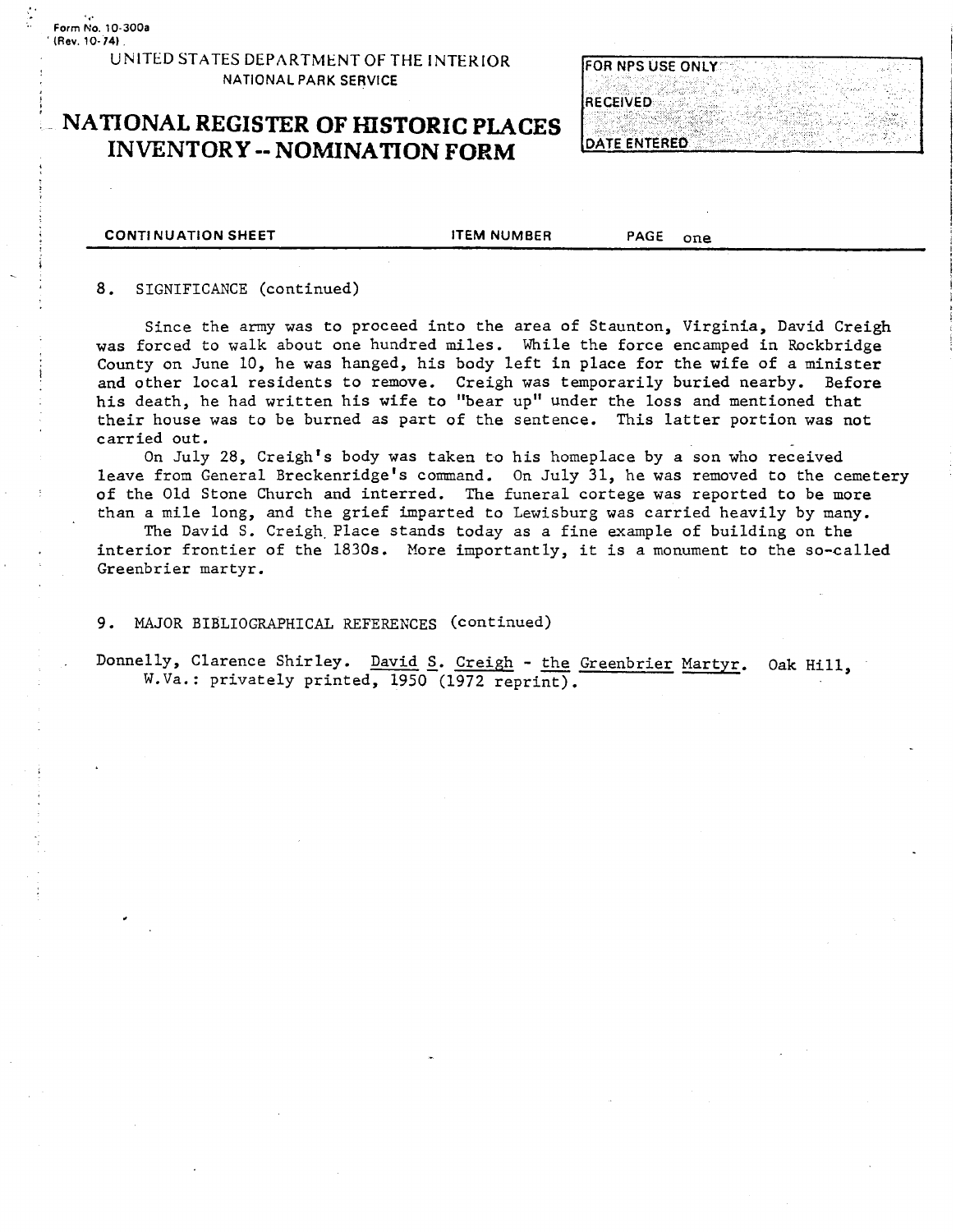|                                                                                                                                 | <b>EHMAJOR BIBLIOGRAPHICAL REFERENCES</b>                                          |                |               |         |                  |                  |  |
|---------------------------------------------------------------------------------------------------------------------------------|------------------------------------------------------------------------------------|----------------|---------------|---------|------------------|------------------|--|
| Creigh, Thomas. A Brief Sketch of the Life and Character of the Late David S. Creigh,                                           | Esq., with an Authentic Account of the Circumstances of His Cruel and Lamented     |                |               |         |                  |                  |  |
|                                                                                                                                 | Death. Lewisburg, W.Va.: . "Weekly Times" Print, 1865.                             |                |               |         |                  |                  |  |
| Dayton, Ruth Woods. Greenbrier Pioneers and Their Homes. Charleston, W.Va.: West                                                |                                                                                    |                |               |         |                  |                  |  |
|                                                                                                                                 | Virginia Publishing Co., 1942. (p. 318)                                            |                |               |         |                  |                  |  |
| (D)                                                                                                                             | Lewisburg Landmarks. Charleston, W.Va.: Education Foundation Inc.,                 |                |               |         |                  |                  |  |
| <b>IDGEOGRAPHICAL DATA</b>                                                                                                      |                                                                                    |                |               |         |                  |                  |  |
| ACREAGE OF NOMINATED PROPERTY                                                                                                   | 1 acre                                                                             |                |               |         |                  |                  |  |
| UTM REFERENCES                                                                                                                  |                                                                                    |                |               |         |                  |                  |  |
| $A[1,7]$ [5] 4, 6] 1, 7, 0                                                                                                      | [4, 1[8, 0]2, 8, 0]                                                                |                |               |         |                  |                  |  |
| ZONE EASTING                                                                                                                    | <b>NORTHING</b>                                                                    |                | ZONE          | EASTING |                  | <b>NORTHING</b>  |  |
| C.                                                                                                                              |                                                                                    |                | DI            |         |                  |                  |  |
| <b>VERBAL BOUNDARY DESCRIPTION</b>                                                                                              |                                                                                    |                |               |         |                  |                  |  |
|                                                                                                                                 |                                                                                    |                |               |         |                  |                  |  |
|                                                                                                                                 |                                                                                    |                |               |         |                  |                  |  |
|                                                                                                                                 |                                                                                    |                |               |         |                  |                  |  |
|                                                                                                                                 |                                                                                    |                |               |         |                  |                  |  |
|                                                                                                                                 |                                                                                    |                |               |         |                  |                  |  |
|                                                                                                                                 | LIST ALL STATES AND COUNTIES FOR PROPERTIES OVERLAPPING STATE OR COUNTY BOUNDARIES |                |               |         |                  |                  |  |
| <b>STATE</b>                                                                                                                    |                                                                                    | CODE           | COUNTY        |         |                  | CODE             |  |
|                                                                                                                                 |                                                                                    |                |               |         |                  |                  |  |
|                                                                                                                                 |                                                                                    |                |               |         |                  |                  |  |
| <b>STATE</b>                                                                                                                    |                                                                                    | CODE           | <b>COUNTY</b> |         |                  | CODE             |  |
|                                                                                                                                 |                                                                                    |                |               |         |                  |                  |  |
| <b>FORM PREPARED BY</b><br><b>NAME/TITLE</b>                                                                                    |                                                                                    |                |               |         |                  |                  |  |
| C.E. Turley, Research Assistant and James E. Harding, Research Analyst                                                          |                                                                                    |                |               |         |                  |                  |  |
| ORGANIZATION                                                                                                                    |                                                                                    |                |               |         | DATE             |                  |  |
| West Virginia Antiquities Commission<br><b>STREET &amp; NUMBER</b>                                                              |                                                                                    |                |               |         | <b>TELEPHONE</b> | March 12, 1975   |  |
| Old Mountainlair, West Virginia University                                                                                      |                                                                                    |                |               |         |                  | $(304)$ 292-1527 |  |
| <b>CITY OR TOWN</b>                                                                                                             |                                                                                    |                |               |         | <b>STATE</b>     |                  |  |
| Morgantown                                                                                                                      |                                                                                    |                |               |         |                  | West Virginia    |  |
| <b>IZ STATE HISTORIC PRESERVATION OFFICER CERTIFICATION</b>                                                                     |                                                                                    |                |               |         |                  |                  |  |
|                                                                                                                                 | THE EVALUATED SIGNIFICANCE OF THIS PROPERTY WITHIN THE STATE IS:                   |                |               |         |                  |                  |  |
| NATIONAL <sub>__</sub>                                                                                                          |                                                                                    | STATE <b>L</b> |               |         | LOCAL            |                  |  |
| As the designated State Historic Preservation Officer for the National Historic Preservation Act of 1966 (Public Law 89-665). I |                                                                                    |                |               |         |                  |                  |  |
| hereby nominate this property for inclusion in one National Register and certify that it has been evaluated according to the    |                                                                                    |                |               |         |                  |                  |  |
| criteria and procedures set forth by the National Park Service.                                                                 |                                                                                    |                |               |         |                  |                  |  |
| FEDERAL REPRESENTATIVE SIGNATURE                                                                                                |                                                                                    |                |               |         |                  |                  |  |
|                                                                                                                                 |                                                                                    |                |               |         | DATE             |                  |  |
| TITLE West Virginia State Historic Preservation Officer<br>FOR NPS USE ONLY                                                     |                                                                                    |                |               |         |                  | May 12, 1975     |  |
| I HEREBY CERTIFY THAT THIS PROPERTY IS INCLUDED IN THE NATIONAL REGISTER                                                        |                                                                                    |                |               |         |                  |                  |  |
|                                                                                                                                 |                                                                                    |                |               |         | DATE             |                  |  |

 $\frac{1}{2}$ 

 $\frac{1}{\sqrt{2}}$ 

医生产 医生物

 $\frac{1}{2}$ 

 $\frac{1}{2}$ 

 $\frac{1}{2}$ 

 $\ddot{\phantom{0}}$ 

 $\sqrt{2}$ 

 $\overline{\phantom{a}}$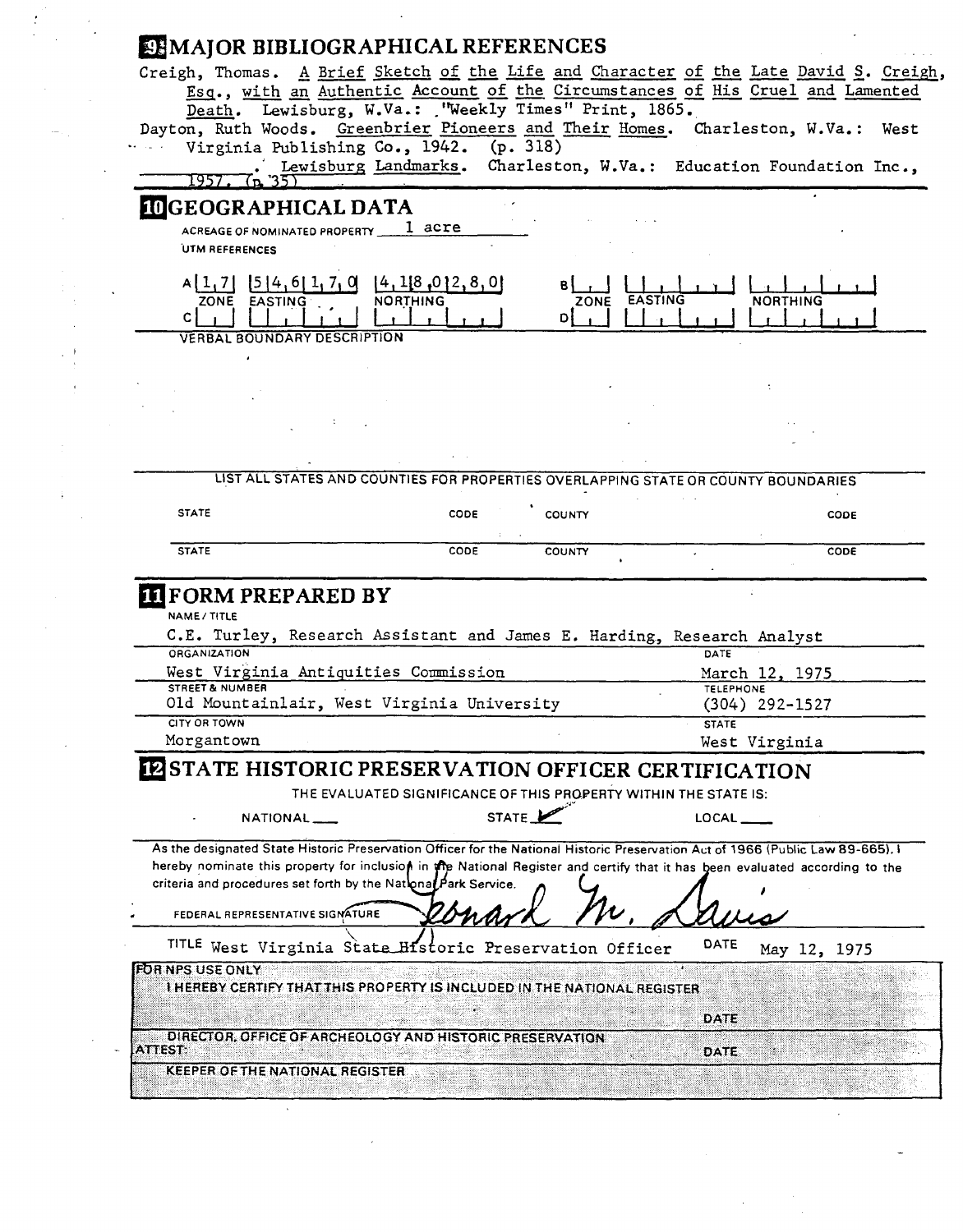". UTESCENA" GREENBRIER COUNTY, WEST VIRGINIA UTM REFERENCES!  $175461204480280$ 



**Form No. 10-301 (Rev. 10-74)** 

> **UNITED STATES DEPARTMENT OF THE INTERIOR NATIONAL PARK SERVICE**

### **NATIONAL REGISTER OF HISTORIC PLACES PROPERTY MAP FORM**

| <b>FOR NPS USE ONLY</b> |  |  |  |
|-------------------------|--|--|--|
|                         |  |  |  |
| <b>RECEIVED</b>         |  |  |  |
|                         |  |  |  |
|                         |  |  |  |
| DATE ENTERED            |  |  |  |

**SEE INSTRUCTIONS IN HOW TO COMPLETE NATIONAL REGISTER FORMS TYPE ALL ENTRIES** --I **ENCLOSE WITH MAP** 

## **EL** NAME

**HISTORIC** "Montescena;" David S. Creigh Place

|                         | <b>23 LOCATION</b>                         |               |      |                             |              |               |
|-------------------------|--------------------------------------------|---------------|------|-----------------------------|--------------|---------------|
| CITY, TOWN<br>Lewisburg |                                            | X VICINITY OF |      | <b>COUNTY</b><br>Greenbrier | <b>STATE</b> | West Virginia |
|                         | <b>BU MAP REFERENCE</b>                    |               |      |                             |              |               |
| <b>SOURCE</b>           | U.S. Geological Survey<br>Lewisburg, W.Va. |               |      |                             |              |               |
| <b>SCALE</b>            | 1:24000                                    | DATE          | 1972 |                             |              |               |

**3. UTM REFERENCES**